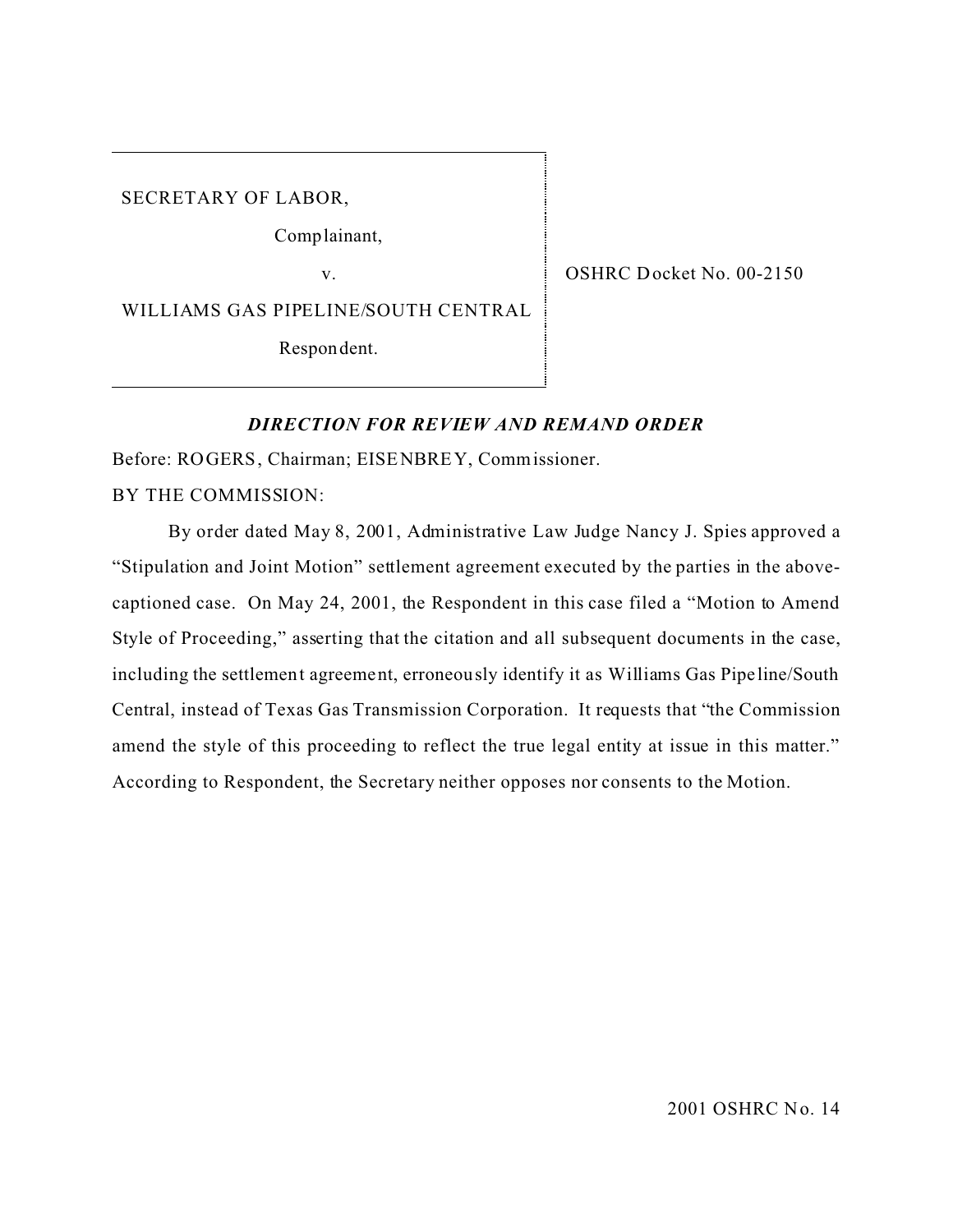We conclude that the evidence in the record is insufficient for the Commission to determine whether Respondent's Motion should be granted. Pursuant to 29 U.S.C. § 661(j) and 29 C.F.R. § 2200.92(a), the decision of the Administrative Law Judge is directed for review. We remand this case to Judge Spies for further proceedings.

SO ORDERED.

/s/ Thomasina V . Rogers Chairman

/s/

Ross Eisenbrey Commissioner

Date: June 18, 2001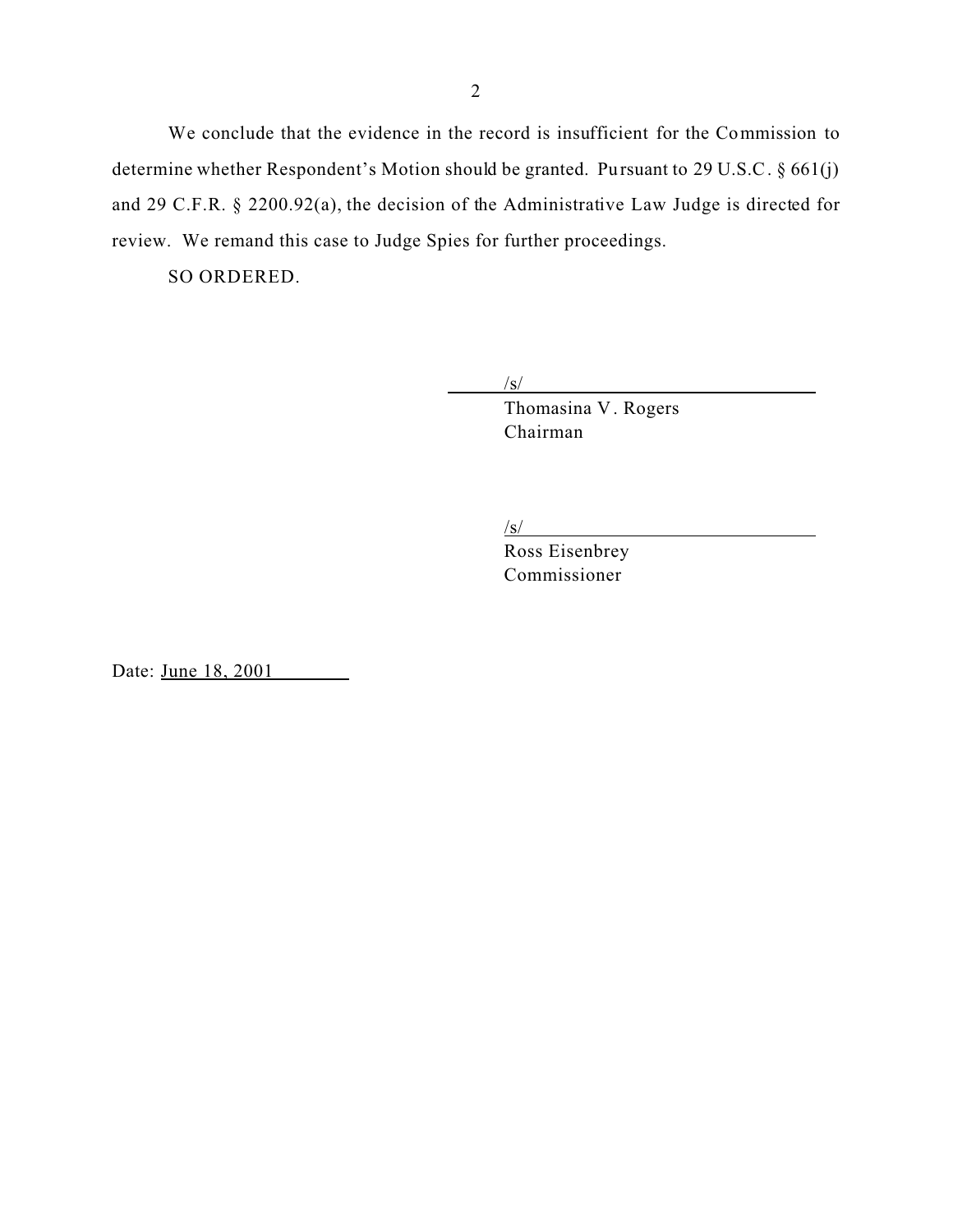## **UNITED STATES OF AMERICA OCCUPATIONAL SAFETY AND HEALTH REVIEW COMMISSION**

Secretary of Labor, Complainant, Williams Gas Pipeline / South Central, Respondent.

v. OSHRC Docket Number. **00-2150** 

#### **Order Approving Settlement**

On May 8, 2001, an executed stipulation and joint motion was received from the parties. The settlement having been considered, it is ORDERED:

1. That the terms of the settlement are approved and incorporated herein as part of this order;

2. That the citations and proposed penalties are vacated, amended and affirmed in accordance with the terms of the settlement and a total penalty in the amount of \$13,950 is assessed; and

3. That Respondent's motion to withdraw its notice of contest, pursuant to the terms of settlement, is granted.

SO ORDERED.

/S/

**Date May 8, 2001 Judge Nancy J. Spies** 100 Alabama Street, S W. Room 2R90 Atlanta, GA 30303-3104 Phone (404) 562-1640 Fax (404) 562-1650

This notice has been sent to: For the Employer: **For the Secretary of Labor:** Baker, Donelson, Bearman & Caldwell Office of the Solicitor, U S DOL W. Davis Frye, Esq Santa Carla J Gunnin, Esq ATTN: Carla J Gunnin, Esq P O Box14167 Chambers Bldg., High Point Office Jackson, MS 39236 Center, Suite 150

100 Centerview Drive Birmingham, AL 35216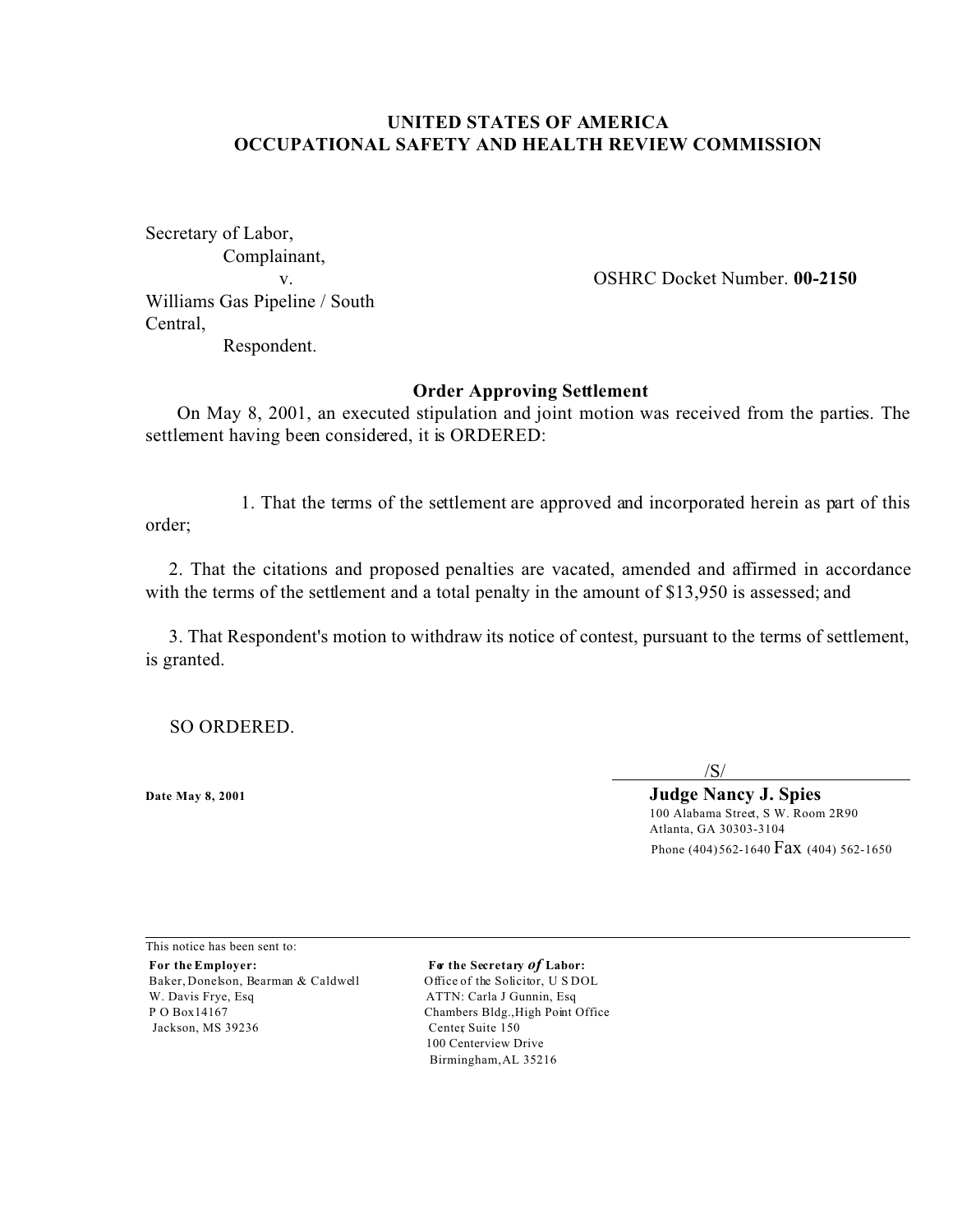# UNITED STATES OF AMERICA OCCUPATIONAL SAFETY AND HEALTH REVIEW COMMISSION

### SECRETARY OF LABOR, Complainant,

v. OSHRC DOCKET NO.

## WILLIAMS GAS PIPELINE/SOUTH CENTRAL,  $00-2150$

and its Successors,

Respondent.

## STIPULATION AND JOINT MOTION

The parties stipulate and agree as follows:

I. Complainant hereby amends her Citation and Notification of Penalty for the violations alleged in the Citation issued October 23, 2000, as follows:

Citation 1, Item I - Item amended to allege a violation of Section  $5(a)(1)$  of the Occupational Safety and Health Act of 1970. The item shall read as follows:

> Section  $5(a)(1)$  of the Occupational Safety and Health Act of 1970: The employer did not furnish employment and a place of employment which were free from recognized hazards that were causing or1ikely to cause death or serious physical harm to employees in that employees were exposed to excavations without adequate protection systems.

Citation 1, Item 2 - Withdrawn.

Citation 1, Item 3 - Item amended to allege a violation of Section  $5(a)(1)$  of the

Occupational Safety and Health Act of 1970. The item shall read as follows:

Section 5(a)(1) of the Occupational Safety and Health Act of 1970: The employer did not furnish employment and a place of employment which were free from recognized hazards that were causing or likely to cause death or serious physical harm to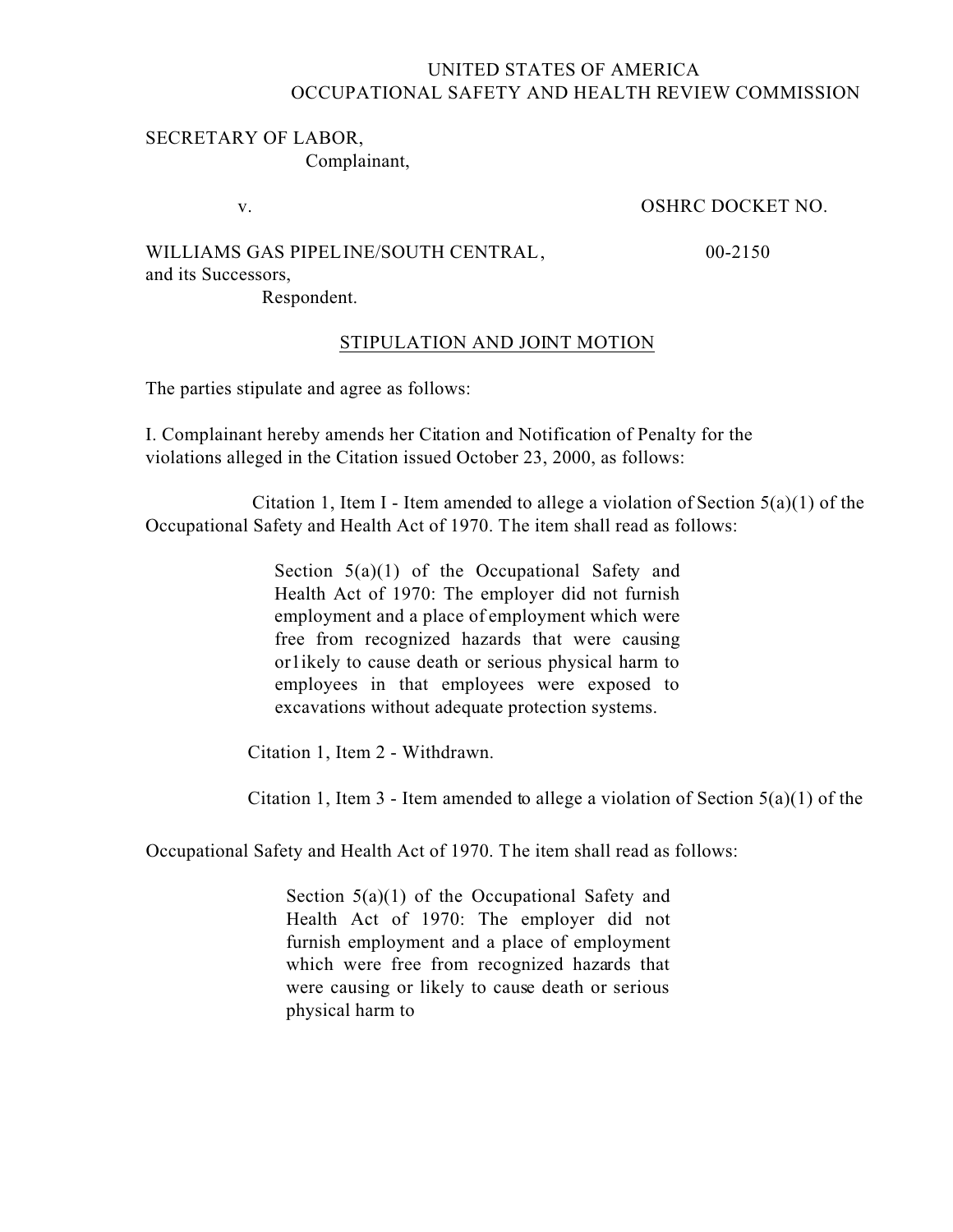employees in that employees were not removed from the hazardous area when hazardous conditions were found.

The total penalty shall be \$13,950.

2. Respondent represents that the purported violations, as amended, alleged in the Citations and Notifications of Penalties issued on October 23, 2000, have been and v ill remain abated.

3. Respondent hereby withdraws the Notice of Contest as to such Citations and Notifications of Penalties, as amended. Respondent states that this withdrawal was not induced by a promise of any other party hereto except as may appear herein.

4. Affected employees herein are represented by a certified bargaining representative. The only affected employees represented by a certified bargaining representative were the hourly field employees represented by the Chemical Workers Union Local Number 637 who have been provided notice of this Stipulation and Joint Motion and who have not objected to the terms or conditions contained herein.

5. It is understood and agreed by the parties that this agreement constitutes a compromise of disputed claims. None of the foregoing agreements, statements, stipulations, or actions taken by respondent pursuant thereto shall be deemed an admission by respondent of the allegations contained within the Citation and Notification of Penalty and the Complaint herein. None of the foregoing agreements, statements, stipulations, findings, and none of the actions taken by respondent pursuant thereto are intended to be used for any other purpose, including as evidence in any proceeding in any court, agency, or forum, except for proceedings arising under the Occupational Safety and Health Act of 1970.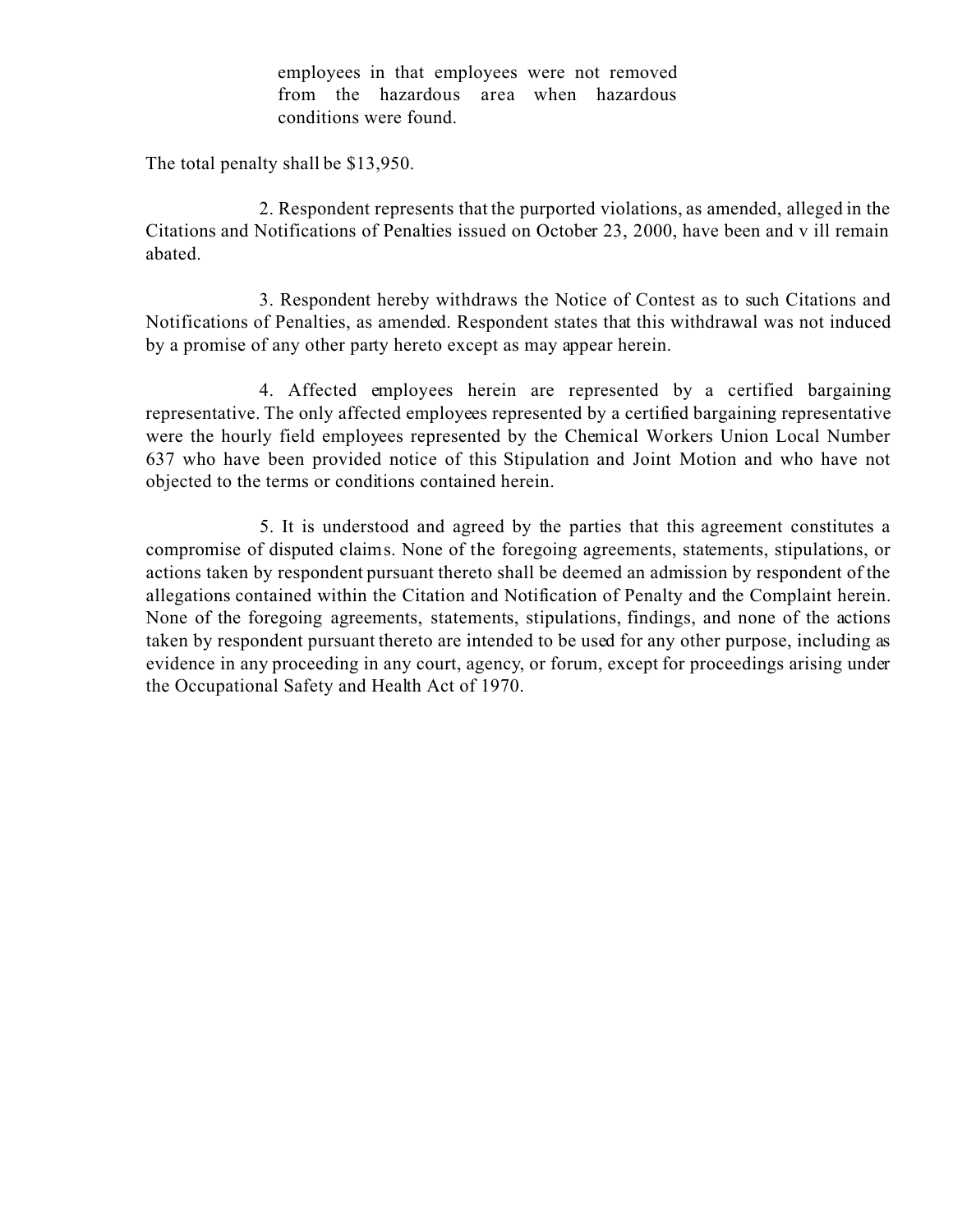6. Each party hereby agrees to bear its own fees (including attorney fees) and other expenses incurred by such party in connection with any stage of this proceeding, including, but not limited to, attorney's fees which may be available under the Equal Access to Justice Act, as amended.

7. Respondent will pay the total penalty of \$13,950 (Thirteen Thousand Nine Hundred Fifty and no/ 100s) within 10 (ten) days after approval of the Joint Stipulation and Motion by the Occupational Safety and Health Administration Judge to whom this matter has been assigned.

8. Respondent certifies that on May 1, 2001 ,notice of the foregoing was given to employees by posting a true copy (as executed by respondent) of this Stipulation, in accordance with Commission's Rule 7(g) [29 C.F.R. 2200.7(g)].

WILLIAMS GAS PIPELINE / SOUTH CENTRAL

JUDITH E. KRAMER Acting Solicitor of Labor

JAYLYNN K. FORTNEY Regional Solicitor

CYNTHIA WELCH BROWN Associate Regional Solicitor

CARLA J. GUNNIN Attorney

 $\mathbf{By:} \qquad \qquad \mathbf{/S}/\mathbf{/}$ 

W. Davis Frye Attorney

Dated: BAKER, DONELSON, BEARMAN, & CALDWELL Attorneys for Respondent.

 $\text{By:}\qquad\qquad \text{/S/}$ Carla J. Gunnin Attorney

Dated: 4/30/01 Attorneys for the Secretary of Labor, United States Department of Labor.

SOL Case No. 0100060